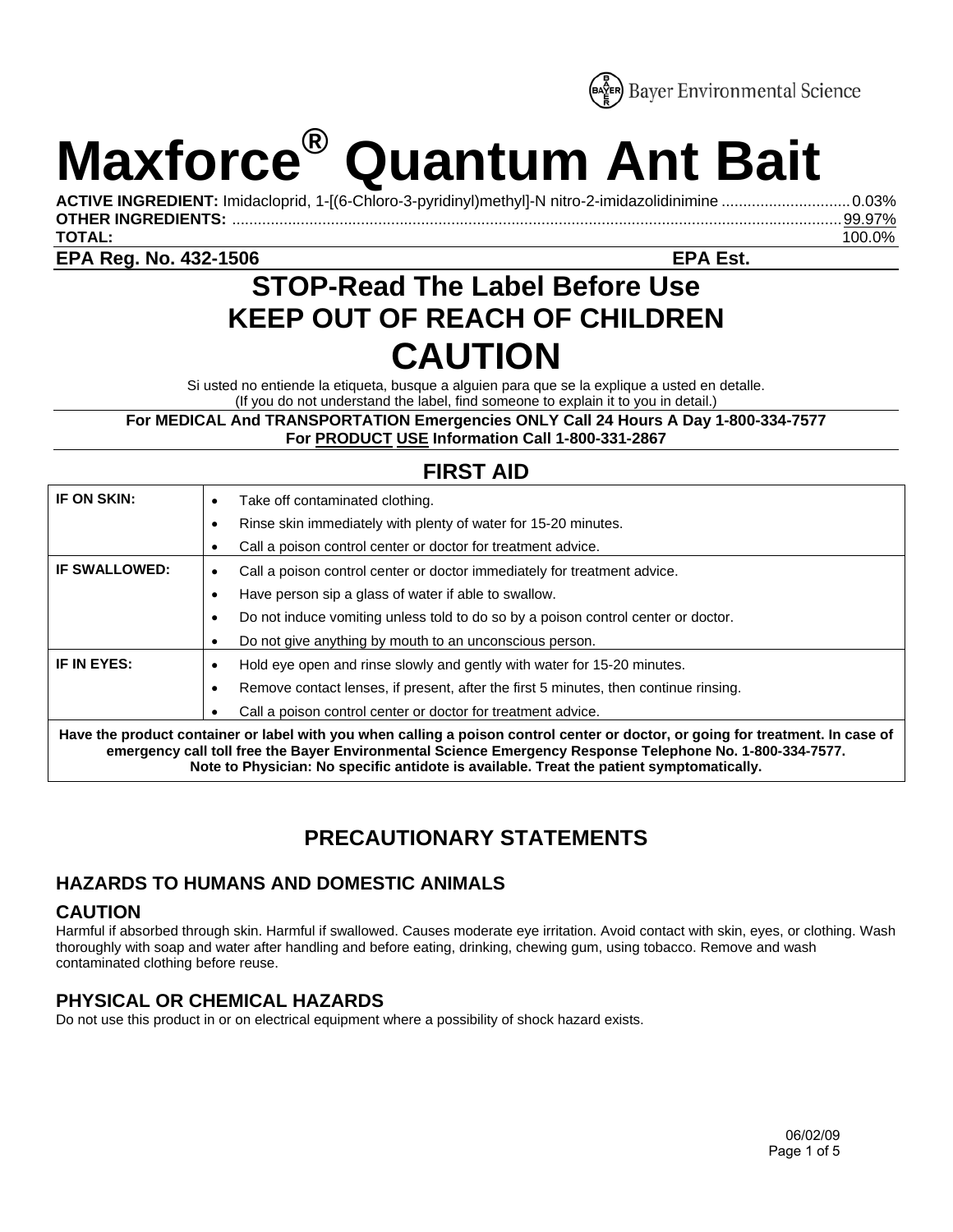# **DIRECTIONS FOR USE**

It is a violation of Federal law to use this product in a manner inconsistent with its labeling.

Read entire label before using this product.

#### **INFORMATION**

Use sites include residential buildings, schools, commercial and industrial buildings (e.g., warehouses, supermarkets, restaurants, motels, hotels, hospitals, nursing homes, laboratories, computer facilities, pet shops, zoos, food processing plants, food handling/storage establishments) and transportation equipment (e.g., aircraft, trains, ships, boats, buses, cars, trucks, vans, and recreational vehicles).

Maxforce<sup>®</sup> Quantum Ant Bait is a ready-to-use bait formulation for the control of ants, (excluding fire, harvester and carpenter) and can be used in both outdoor and indoor locations. Containing imidacloprid, this bait resists drying out and remains palatable to ants for up to 3 months in indoor environments.

Maxforce<sup>®</sup> Quantum Ant Bait is designed to take advantage of trophallaxis (food exchange) in ants, allowing for transfer of imidacloprid within the ant colony. Foraging ants that feed on the bait will return to the nest and transfer the bait to the queen(s) and the entire colony. Dead worker ants and a reduction in ant numbers should be noticeable within a few days.

Formulated to be attractive to many species of pest ants, Maxforce® Quantum Ant Bait controls a broad spectrum of ants. Species attracted to and controlled by this bait include: Acrobat ant, Argentine ant, Big-Headed ants, Black Garden Ant, Crazy ants, Ghost ant, Little Black ant, Odorous House ant, Pavement ant, Pharaoh's ant, Rover ants, Thief ant, or White-Footed ant. These and other ant species are attracted to sweets and moisture will be attracted to and controlled by this bait.

#### **Application Rates**

Place bait in areas of known foraging activity, along foraging trails and into nest sites. A careful inspection will help to identify sites suitable for bait placement; also, resident interviews can help to identify areas where ant activity has been observed. Apply bait into cracks, crevices, holes or other small openings where ants travel. Apply bait in small spots or beads on horizontal surfaces wherever possible as bait will not adhere well to vertical surfaces. The amount of bait required for effective control will depend on the severity of the ant infestation; the total amount of bait applied must not exceed the application rate outlined below.

- Indoors, apply at rates up to 2.0 g per 100 sq ft of floor space. For example, apply 10 x 0.2-g bait placements (ca. 1/4 inch
	- "spots") in a 100 square foot kitchen in the areas where ants are seen or reported to be foraging.
- Outdoors, apply spots or beads of bait up to 0.2 g of bait per placement in areas where ant activity is observed.
- At the entrance to ant nests, inject up to 2.0 g of bait directly into nest entrance.
- Along active foraging trails apply 0.6 g of bait per 10 linear feet of ant trail, distributing the bait in a number of spots or in a series of small beads (1/8 inch wide, and 1 to 2 inches long) next to foraging trails.

During follow up visits inspect bait placements and reapply as needed; reapply bait in the same location if all the bait is gone or in a different area if no ant activity is evident.

#### **Indoor Use Directions**

NOTE: Indoor applications are limited to areas that are inaccessible to children or pets, such as cracks, crevices, wall voids, unfinished attics, crawl spaces, refillable bait stations [see above] and behind electrical switch plates.

Apply Maxforce® Quantum Ant Bait in small amounts between different elements of construction, behind or beneath equipment, behind baseboards or molding, at openings into voids, and within hollow spaces in equipment bases and legs, walls, floors and ceilings, cabinets and near sinks or stoves, in bathrooms and in garbage collection areas. Make bait placements where ants may be entering the structure, around plumbing pipes, utility lines, doors or windows.

Use as a spot or crack and crevice treatment to control ants in residential structures and in non-food /non-feed areas of commercial, industrial, public and institutional buildings. Nonfood/non-feed areas include areas such as garbage rooms, lavatories, floor drains (to sewers), entries, and vestibules, offices, locker rooms, machine rooms, boiler rooms, garages, mop closets and storage (after bottling or canning). Refer to section below for use directions and restrictions when making applications in food/feed handling areas of Food/Feed Handling Establishments.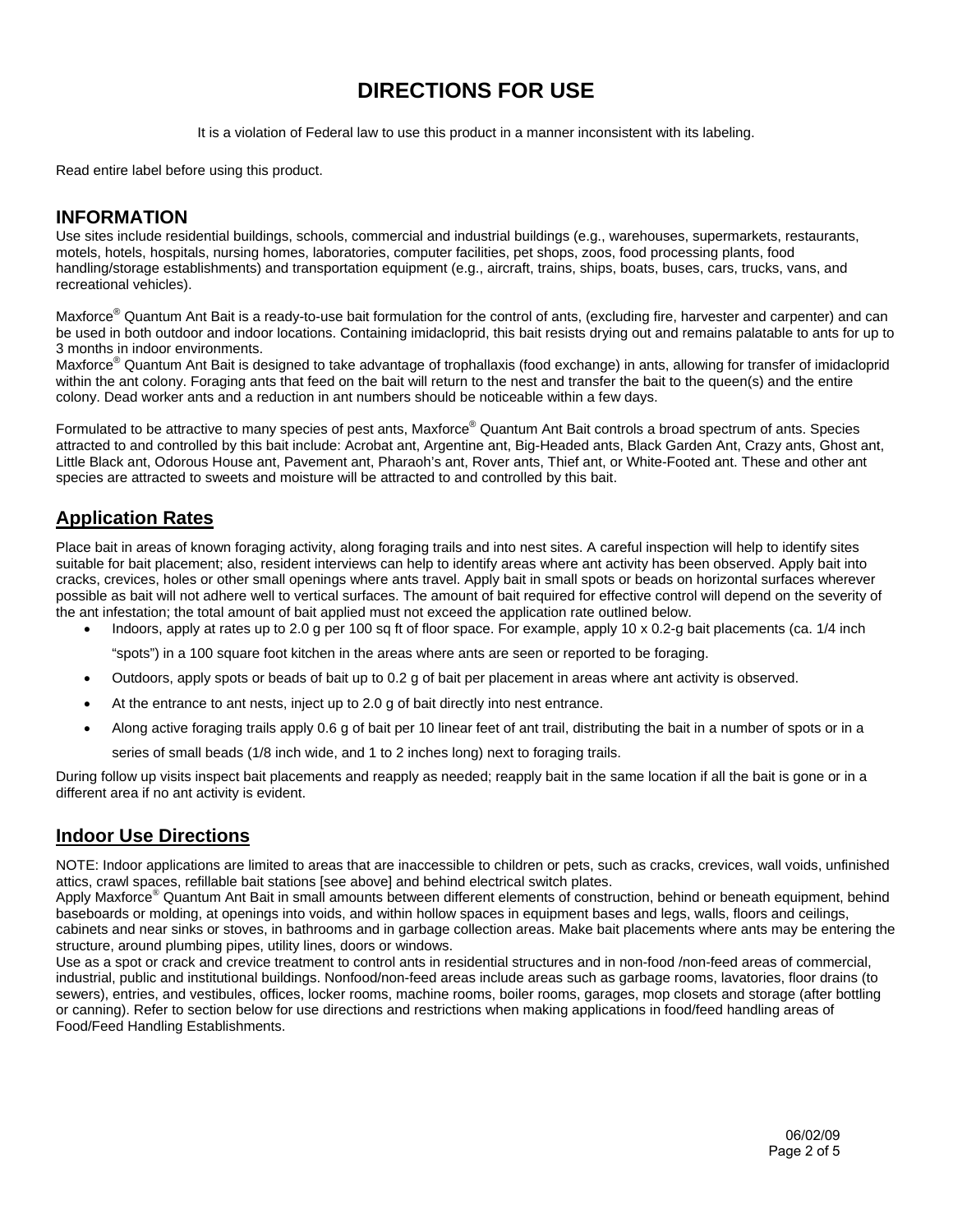#### **FOOD/FEED HANDLING ESTABLISHMENTS:**

#### **Application in food/feed areas of food/feed handling establishments is limited to crack and crevice treatment only.**

Do not apply bait to areas where food/feed, food utensils or food processing surfaces may become contaminated. Do not apply bait in cracks and crevices of areas that are routinely washed, tops of tables, food/feed preparation and prepared food/feed holding surfaces as bait may be removed by washing. Care must be taken to avoid depositing bait onto exposed surfaces. If bait contacts an exposed surface, remove it and wash exposed surface.

Food/feed areas include areas for receiving, storage, packing (canning, bottling, wrapping, boxing), preparing edible waste for storage, and enclosed processing systems (mills, dairies, edible oils, syrups). Serving areas are also considered a food/feed area when food is exposed and facility is in operation.

**Application of this product in food/feed areas of food/feed handling establishments other than as a crack and crevice treatment is not permitted.** 

#### **Outdoor Use Directions**

A careful inspection around a structure can help identify areas where ants are nesting, actively foraging, or are gaining access to the structure. Place bait on or adjacent to the structure where you observe ants or to areas of suspected ant activity to control ants before they enter the structure. Place bait in cracks and crevices (in brick walls, between pavement slabs, in tree holes, under stones, etc.) where ants are seen to be active or ant trails are evident. To maximize residual effectiveness, apply Maxforce® Quantum Ant Bait in locations that are protected from direct sunlight and rain or irrigation. Make spot treatments outdoors where ants are seen, next to ant trails and suspected areas of ant activity. Likely locations for bait placements are points of entry into structure (e.g., along windows, doors, between construction elements) and areas where ants may find water (e.g., eaves, soffits, weep holes), and especially where wires or pipes enter the structure. Bait can also be applied at trees, stumps, roots, wood decks, fences, planter boxes, woodpiles, landscaping, and railroad ties where ants may build nests.

#### **USE RESTRICTIONS**

- Apply bait only in locations that are not easily accessible to children and pets. In pet shops and zoos place bait out of reach of pets and zoo animals.
- Do not apply in excessively dusty, damp or greasy locations, and areas which are subjected to routine washing, as bait will be removed by washing.
- Do not apply bait to areas where food/feed utensils or processing surfaces may become contaminated.
- Product may stain textiles, clothing and porous surfaces; if concerned for risk of staining apply a small amount of product in an inconspicuous location before treating wider areas.

#### **STORAGE AND DISPOSAL**

Do not contaminate water, food or feed by storage, disposal, or by cleaning of equipment.

#### **PESTICIDE STORAGE**

Store in a cool, dry area out of reach of children.

#### **PESTICIDE DISPOSAL**

Waste resulting from the use of this product may be disposed of on site or at an approved waste disposal facility.

**CONTAINER DISPOSAL** 

Non-refillable container. Do not reuse or refill this container.

If Empty: Place in trash or offer for recycling if available.

If Partly Filled: Call your local solid waste agency for disposal instructions. Never place unused product down any indoor or outdoor drain.